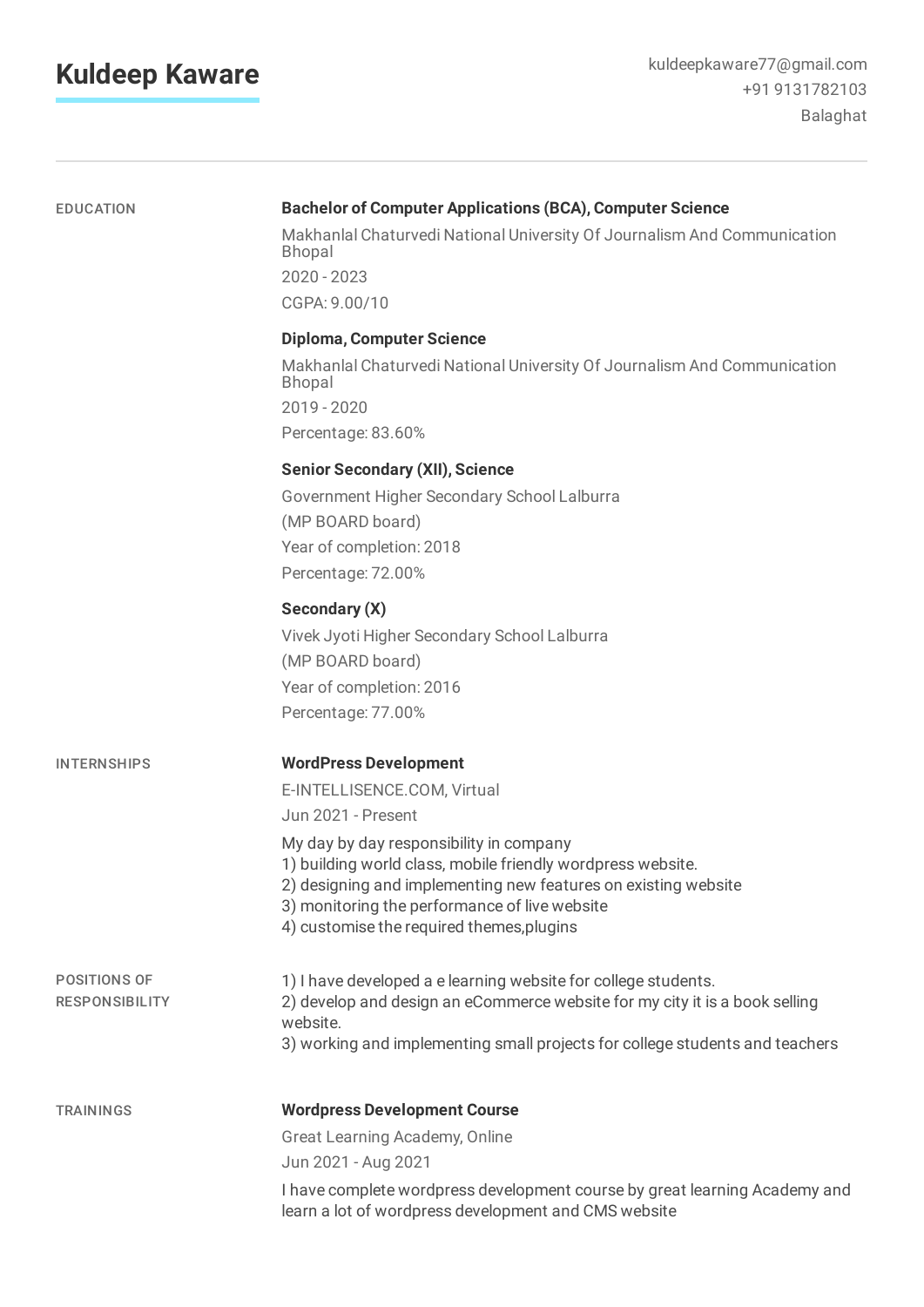|                     | <b>WordPress Development</b>                                                                                                                                                                                                                 |                                         |  |
|---------------------|----------------------------------------------------------------------------------------------------------------------------------------------------------------------------------------------------------------------------------------------|-----------------------------------------|--|
|                     | YouTube, Online                                                                                                                                                                                                                              |                                         |  |
|                     | Apr 2020 - Present                                                                                                                                                                                                                           |                                         |  |
|                     | I am a student of Computer Science And I love web development and designing<br>websites it is my passion I consistently learning web development through<br>YouTube and acquire knowledge about WordPress development and web<br>development |                                         |  |
| <b>PROJECTS</b>     | <b>Online e learning website</b>                                                                                                                                                                                                             |                                         |  |
|                     | Jul 2021 - Present                                                                                                                                                                                                                           |                                         |  |
|                     | https://diep.in                                                                                                                                                                                                                              |                                         |  |
|                     | I have developed a online e learning website here is you can subscribe any course<br>and learn like udemy and Coursera.                                                                                                                      |                                         |  |
|                     | My portfolio website                                                                                                                                                                                                                         |                                         |  |
|                     | Jun 2021 - Present                                                                                                                                                                                                                           |                                         |  |
|                     | https://kuldeepkaware.com/                                                                                                                                                                                                                   |                                         |  |
|                     | Kuldeepkaware.com is my portfolio website                                                                                                                                                                                                    |                                         |  |
|                     | <b>Online e-commerce website</b>                                                                                                                                                                                                             |                                         |  |
|                     | May 2021 - Present                                                                                                                                                                                                                           |                                         |  |
|                     | https://balaghatbookshop.online                                                                                                                                                                                                              |                                         |  |
|                     | I create a website it is the online books shop website and eCommerce website<br>using wordpress and elementor I create this website using free resources and free<br>domain and hosting                                                      |                                         |  |
| <b>SKILLS</b>       | <b>WordPress</b>                                                                                                                                                                                                                             | <b>HTML</b>                             |  |
|                     | Advanced                                                                                                                                                                                                                                     | Advanced                                |  |
|                     | <b>CSS</b>                                                                                                                                                                                                                                   | <b>Search Engine Optimization (SEO)</b> |  |
|                     | Advanced                                                                                                                                                                                                                                     | Intermediate                            |  |
|                     | <b>Adobe Photoshop</b>                                                                                                                                                                                                                       | <b>Social Media Marketing</b>           |  |
|                     | Intermediate                                                                                                                                                                                                                                 | Intermediate                            |  |
|                     | <b>Facebook Marketing</b>                                                                                                                                                                                                                    | <b>Hindi Proficiency (Spoken)</b>       |  |
|                     | Advanced                                                                                                                                                                                                                                     | Advanced                                |  |
|                     | <b>Instagram Marketing</b>                                                                                                                                                                                                                   | <b>Digital Marketing</b>                |  |
|                     | Intermediate                                                                                                                                                                                                                                 | Advanced                                |  |
|                     | <b>MS-Word</b>                                                                                                                                                                                                                               | <b>MS-PowerPoint</b>                    |  |
|                     | Advanced                                                                                                                                                                                                                                     | Advanced                                |  |
|                     | <b>MS-Office</b>                                                                                                                                                                                                                             |                                         |  |
|                     | Advanced                                                                                                                                                                                                                                     |                                         |  |
| <b>WORK SAMPLES</b> | <b>Blog link</b>                                                                                                                                                                                                                             |                                         |  |
|                     | https://kuldeepkaware.com/                                                                                                                                                                                                                   |                                         |  |
|                     |                                                                                                                                                                                                                                              |                                         |  |
|                     | Other portfolio link                                                                                                                                                                                                                         |                                         |  |